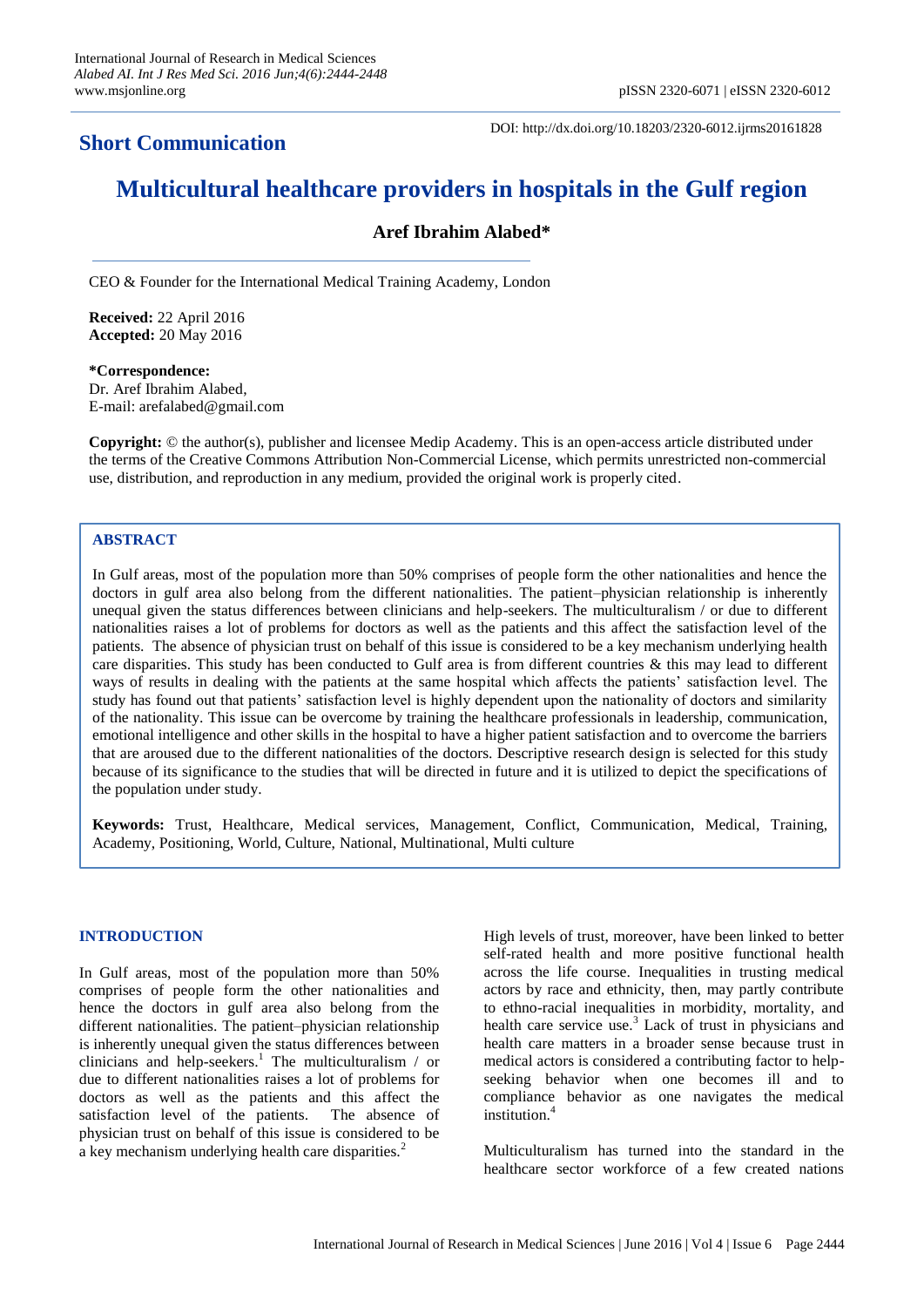because of migration. Inside of health care institutes setting where great correspondence is fundamental, the vicinity of medical attendants and specialists from numerous societies and distinctive preparing foundations could represent a noteworthy test.<sup>5</sup>

In this relationship of trust, authors Ahern and Hendryx, Schnittker, Levinson et al, Stepanikova et al, Patel and Chernew, have studies the trust level of black patients upon the white doctors and have observes that they are less likely to trust upon the doctors of other nationalities. $6-10$  On the other hand, studies employing multi-dimensional scales of trusting personal physicians do not show evidence of less trusting affect toward medical doctors among different nationalities. $11-13$ 

A lot of authors have concentrated upon the different aspects of the patient – doctor relationship and effects of differences in between the patient and doctors upon this relationship. However, none of them have focused on the gulf area where most of the population belongs to the diverse nationalities. Therefore this research focus of the doctors in the Gulf area are from different countries & this may lead to different ways of results in dealing with the patients at the same hospital.

Trust is an essential ingredient of social interactions characterized by high levels of uncertainty and vulnerability, such as those within the medical institution.<sup>14,15</sup> Race/ Nationalities, in particular, influences the relationships people form with others and hence the results of that relationship. Racism creates dissimilarities in the life opportunities, lived experiences, and collective interests of individuals marked indelibly by phenotype. Moreover, racial stratification intensifies power imbalances already present in the interactions between patients and physicians.<sup>16</sup> Racial stratification fosters racially distinct attitudinal profiles toward institutional gatekeepers of the goods and services of society, including toward the medical and scientific enterprise.<sup>17</sup>

At the point when societies can't adjust to one another on the grounds that they don't see one another, clash follows. This study has highlighted the issues that emerge in the working theater inferable from troubles in comprehension between those from the overwhelming society and those from multicultural foundations.<sup>18</sup> With globalization and the changing demographic example in a few western nations, it is progressively important to have the capacity to comprehend and correspond adequately with individuals from socially and phonetically various foundations.<sup>19</sup>

Social pluralism can be accomplished in a few courses, for example, preparing and introduction of nearby staff to better comprehend the handiness of a multicultural group, introduction of new globally taught staff, dialect preparing, tutoring software engineers and associations supported get-togethers. Respondents in this study proposed the requirement for more get-togethers with globally taught staff and their families to separate a percentage of the social hindrances. Also, correspondence was a considerable measure less demanding for those medical caretakers who had past introduction to multicultural situations. This is likewise suggested by Brereton who watched that correspondence and interpersonal aptitudes were produced over quite a while as opposed to amid nursing training.<sup>20</sup> In any case, what this study highlights is that get-togethers could encourage better mix and assemble kinships among staff of the working theatre. This discovering seems to agree with the idea that connections should be constructed for ideal correspondence between two individuals. What this concentrate likewise includes is that building connections to see one another better gets to be indispensable when planning to enhance correspondence inside of a multicultural therapeutic group.

The utilization of non-expert translators has negative results which ought to be considered. The absence of interpretation interrupts the patient's rule of self-rule as they can't comprehend the data about their circumstance and subsequently can't join in the choice making process.<sup>21</sup> The new multicultural reality requires the vicinity of experts having the important instruments to defeat the expanding dialect hindrances.<sup>22</sup>

The high assorted qualities in the neighbourhood and migrant populace affects essential parts of social insurance, which incorporate arrangements, examination of manifestations, patients' portrayal of the issue, medicinal services suppliers' learning of patients' family and individual circumstance and in addition conveying and understanding the conclusion or taking after the treatment.<sup>23</sup> Writers, for example, Bischoff call attention to the negative outcomes that dialect hindrances between medicinal services suppliers and patients might have for the finding, post-luminary, affirmation, readmissions, adherence to treatment, patients' fulfilment, and so on. Correspondence between patient/clients and social insurance suppliers is fundamental to ensure an effective relationship in broad daylight restorative settings. $^{24}$ 

This study examinations the connection between medicinal services suppliers and outside patients from the patients' perspective. The subjects participating in the study were outside patients whose native language was not Spanish.<sup>25,26</sup> All the more definitely, this examination bunch chose African settlers since their nations of cause are near Spain and they speak to a high rate of the migrant populace in the range where the study was directed in connection to the aggregate number of nonnatives.<sup>27</sup>

#### **METHODS**

Descriptive research design is selected for this study because of its significance to the studies that will be directed in future and it is utilized to depict the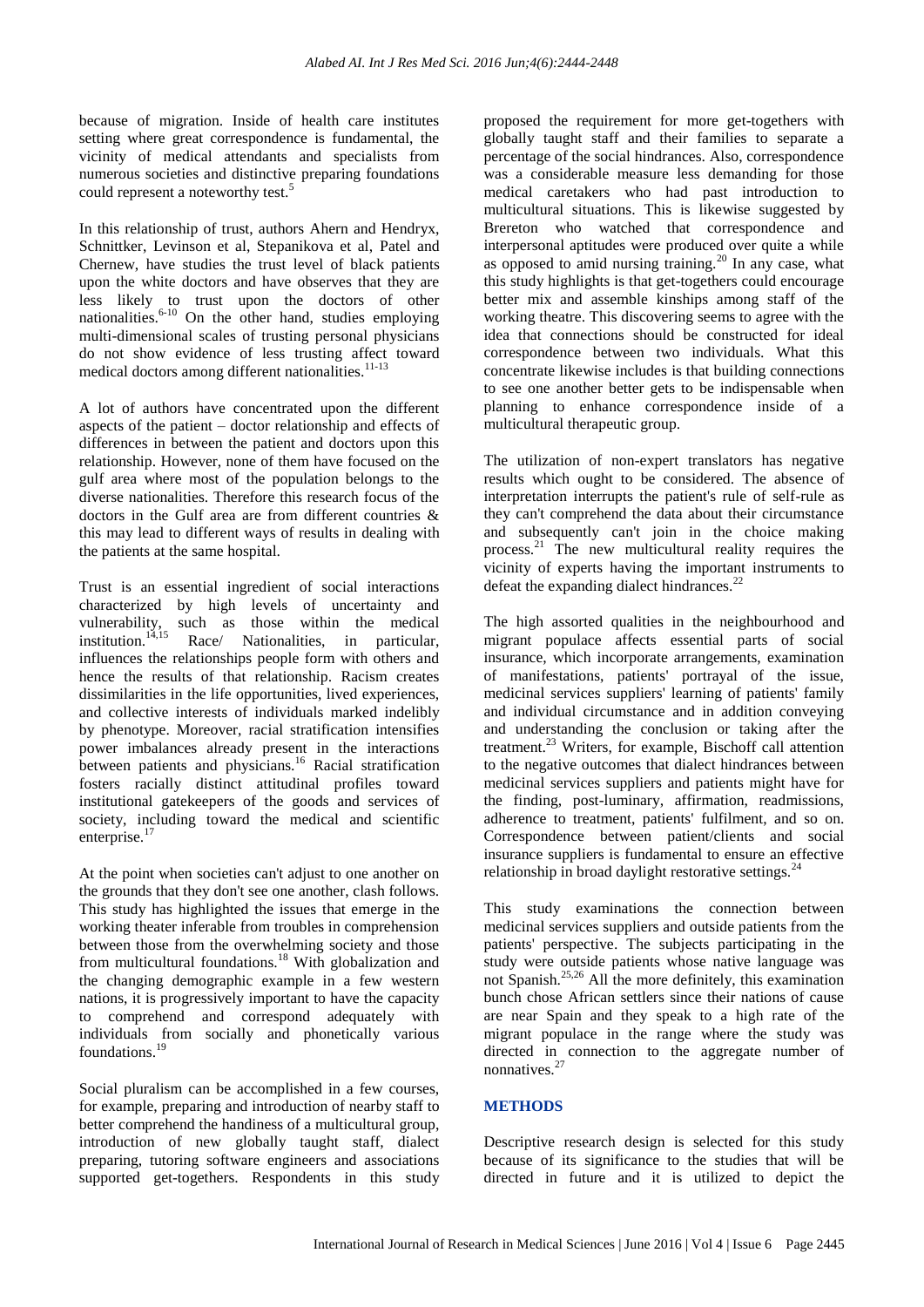specifications of the population under study Lisle. Both primary and secondary research sources were used for this purpose that enabled the researcher to gather information from various sources and take an adaptable and multipurpose way to extract the accurate conclusion from the findings.<sup>28</sup> Additionally, quantitative research method is used under the primary research method because it provides with more objective and inclusive data upon the issue under research. The data was gathered more conveniently and analysis was easy in this way.<sup>29</sup>

Moreover, different authentic studies on the different ways of doctors dealing with the patients and other studies relevant to the subject matter of the study were taken into account for the purpose of secondary research. For the purpose of quantitative research, questionnaires were distributed. In questionnaires, close-ended questions were encompassed because these are in potted form, more convenient and less time consuming for respondents to response such questions Miller et al. Therefore, such questions were proved to be beneficial to develop the interest of study participants.

The study participants for the questionnaires were selected on the basis of stratified random sampling technique. In this technique, the whole population was divided into three sub-groups (strata) that are doctors, patients and other health care specialists. In this regard, the total number of strata were three i.e. N1, N2 and N3 and population will be divided into N1+N2+N3=N (whole population). $^{30}$  100 participants from patients were selected randomly, 50 from doctors and 50 from other health care specialists. In this way, 200 questionnaires were circulated. The data gathered was analysed through the excel format that helped to analyse data by converting it in charts and graphs. In this way, data was analysed without problems and certainly.<sup>31</sup>

# **RESULTS**

The data collected from questionnaires distributed among the doctors, patients and other health specialists of the same hospital in Gulf areas provided with some precise results about the satisfaction of patients regarding doctors of different nationalities and perception of doctors in this regard. The results portrayed that almost 69% of the patients were unsatisfied with different nationality doctors because they face problems due to different doctors with different nationalities. The problems they face are communication gap between the patients and doctors and emotional intelligence and understanding of doctor for the patient. As doctor-patient relationship comprises of mutual insights and feelings concerning with the type of problem, objectives of treatment and psychosocial sustenance that's why elementary communication skills in segregation are unsatisfactory to generate and tolerate an up-and-coming doctor-patient relationship. It showed that the doctors were lacking in communication skills and proper management skills that developed communication gap between doctors and patients and led to dissatisfaction of patients. The patients who said that they are satisfied were almost 31%. Moreover, the doctors also said that they have to face some problem while dealing with patients of different nationalities. On the other hand, 75% of the doctors believed that there communication was satisfactory while only 31% of patients were satisfied. The 37% of the doctors were unsatisfied while 63% of the doctors were satisfied that depicted that to develop a successful doctorpatient relationship and to attain satisfaction of both doctor and patient centred methods must be integrated. The survey depicted discontent of many patients while doctors considered their behaviour and communication very good and even excellent.

# **DISCUSSION**

The results of the study propose that a major factor that obstructs the smooth running of the doctor patient relationship is the communication gap between them. It is a common concept that human beings are suspicious of difference between communication styles. The study has emphasized the problems that arises between doctors and patients in Gulf areas because of having different nationalities. Kono has also argued that the communication gap is the main reason of conflicts among people.<sup>32</sup> Moreover, when doctors and nurses do not feel supported because of misconception and miscommunication, it unfavorably affects their job contentment.<sup>33</sup> It also results in the loss of professional doctors and nurses from the workforce.<sup>34</sup> In several Gulf areas, the changing configuration and globalization has made it necessary to be capable to comprehend and communicate effectually.<sup>35</sup> As the hospitals have team of doctors, nurses and health care specialists that's why it is commanding for the team to attain and progress in upright interactive associations, communicate commendably, depict tolerance and satisfactory behavior towards their patients. Therefore, the good communication skills, behavioral norms, changes in practice, emotional intelligence and leadership skills need to be developed because they have great influence in success and effective communication. For this purpose, encouragement among immigrant doctors and health care specialists might be reinvigorated to imply advanced ideas and innovative knowledge.

These issues due to multinational doctors can be resolved by training and coordination of the doctors, nurses and other health care specialists in order to understand the usefulness and importance of doctor patient relationships. For this purpose, novel globally educated staff can be hired, language training can be provided to the immigrants, programs for mentoring can be conducted and sponsored societal happenings can be organized. Moreover, the respondents of the study suggested that the organization of social events can improve the communication skills and social barriers can be omitted. It is also suggested that the doctors and nurses who had more acquaintance to social events and training sessions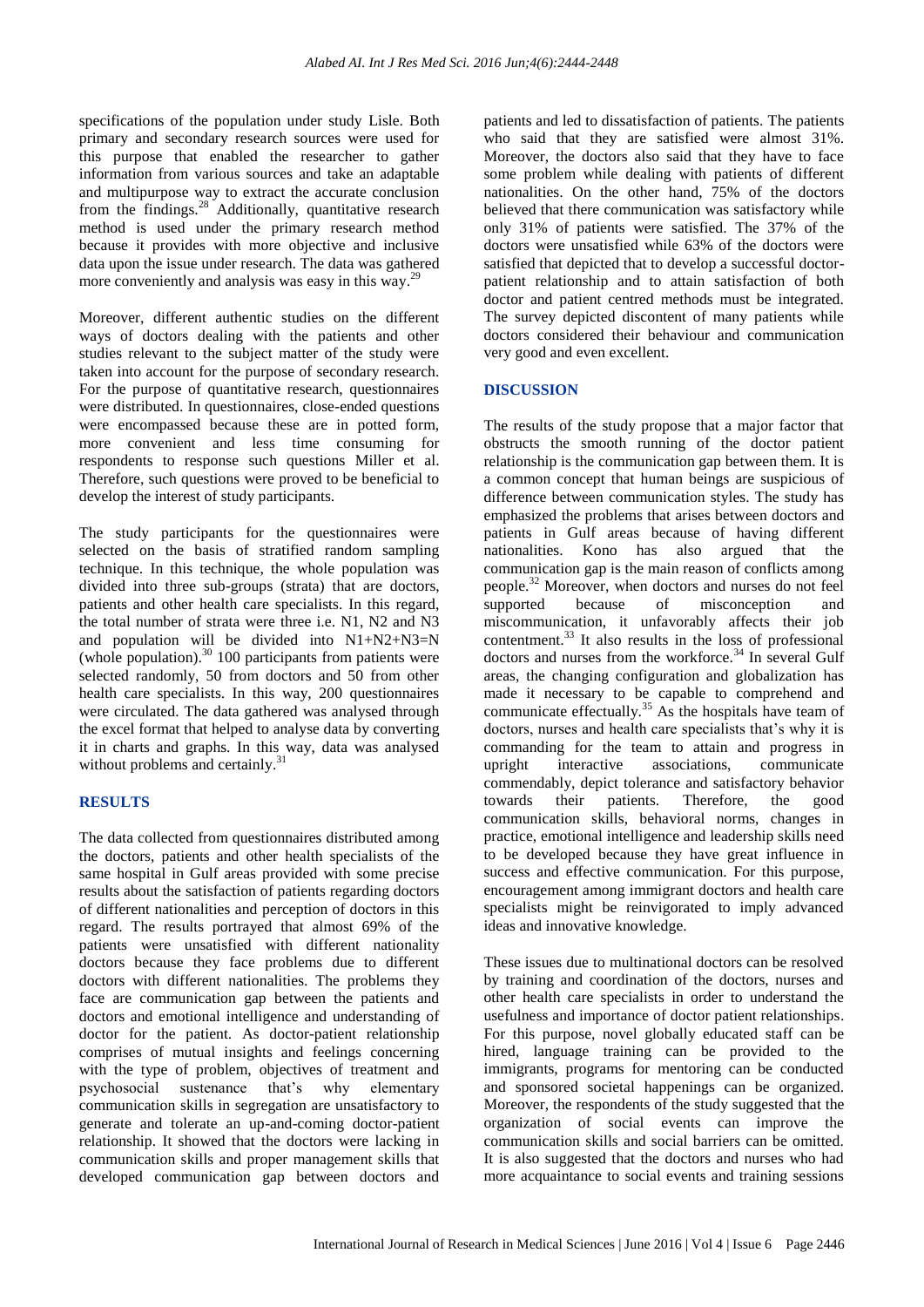have improved their communication skills. However, the communication and interpersonal skills take a lot of time to develop but proper training sessions and language training programs can enhance the emotional intelligence, leadership and communication skills among the staff. Additionally, on the part of study participants and patients, they expressed that the communication skills must be improved and satisfactory behavior needs to be incorporated. The results have described that the relationships can only be built upon the proper communication and it is necessary for the patients to understand and communicate with the immigrant doctors. It also becomes more vigorous when the aim is to enhance the communication capability inside a medical team.

#### **CONCLUSION**

Finally, it is concluded from the research that must have a doctors must have training in leadership, communication, emotional intelligence and other skills in the hospital to have a higher patient satisfaction and to overcome the barriers that are aroused due to the different nationalities of the doctors. The relationships can only be built upon the proper communication and it is necessary for the patients to understand and communicate with the immigrant doctors. It also becomes more vigorous when the aim is to enhance the communication capability inside a medical team. For this purpose, encouragement among immigrant doctors and health care specialists might be reinvigorated to imply advanced ideas and innovative knowledge.

Furthermore, this research has future implications that it has opened new ways of research for the future researchers who want to study more this topic of need of training in leadership, communication, emotional intelligence and other skills in the hospital to have a higher patient satisfaction and to overcome the barriers that are aroused due to the different nationalities of the doctors.

*Funding: Granted by the International Medical Training Academy, based in London Conflict of interest: None declared Ethical approval: Not required*

# **REFERENCES**

- 1. Gilson, Lucy. Trust and the development of health care as a social institution. Soc Sci Med. 2003;56:1453-68.
- 2. Smedley, Brian D, Stith, Adrienne Y, Nelson, Alan R. Unequal Treatment: Confronting Racial Disparities in Health Care. National Academy Press, Washington, DC. 2003.
- 3. Smedley, Brian D, Stith, Adrienne Y, Nelson, Alan R. Unequal Treatment: Confronting Racial Disparities in Health Care. National Academy Press, Washington, DC. 2003.
- 4. Whetten, Kathryn, Leserman, Jane, Whetten, Rachel, et al. Exploring lack of trust in care providers and the government as a barrier to health service use. Am J Public Health. 2006; 96:716-21.
- 5. Clayton J, Isaacs AN, Ellender I. Perioperative nurses' experiences of communication in a multicultural operating theatre: A qualitative study. International Journal of Nursing Studies. Int J Nurs Stud. 2016;54:7-15.
- 6. Ahern, Melissa M, Hendryx, Michael S, Social capital and trust in providers. Soc Sci Med. 2003;57:1195-203.
- 7. Schnittker, Jason, Social distance in the clinical encounter: interactional and sociodemographic foundations for mistrust in physicians. Soc Psychol Quart. 2004;67:217-35.
- 8. Levinson, Wendy, Kao, Audiey, Kuby, Alma M., Thisted, Ronald A. The effect of physician disclosure of financial incentives on trust. Arch. Intern Med. 2005;165:625-30.
- 9. Stepanikova, Irena, Mollborn, Stefanie, Cook, Karen S, et al. Patients' race, ethnicity, language, and trust in a physician. J Health Soc Behav. 2006;47:390-405.
- 10. Patel, Mitesh S, Chernew, Michael E. The impact of the adoption of gag laws on trust in the patient– physician relationship. J Health Polit Policy Law. 2007;32:819-42.
- 11. Guffey, Thomas, Yang, Philip Q. Are African Americans Less Likely to Trust their Doctors than Whites?. SAGE Open. 2012:2. http://dx.doi.org/10.1177/ 2158244012466092.
- 12. Musick, Mark A, Worthen, Meridith G. 2008. The social underpinnings of trust. Res Sociol Health Care. 2008;25:97-123.
- 13. Tai-Seale, Ming, Pescosolido, Bernice A. The public's opinions of physicians: do perceived choice and exercised choice matter? Am J Manage Care. 2003;9:631-8.
- 14. Smith, Sandra S. Race and trust. Annu Rev Sociol. 2010;36:453-75.
- 15. Cook, Karen S, Kramer, Roderick M, Thom, David H, et al. Trust and distrust in patient–physician relationships: perceived determinants of high- and low-trust relationships in managed-care settings. In: Kramer, Roderick M., Cook, Karen S. (Eds.), Trust and Distrust in Organizations: Dilemmas and Approaches. Russell Sage Foundation, New York. 2004;65–98.
- 16. Benjamin, Ruha. People's Science: Bodies and Rights on the Stem Cell Frontier. Stanford University Press, Stanford, CA. 2013
- 17. Sewell AA. Disaggregating ethno-racial disparities in physician trust. Social Science Research. 2015;54:1-20.
- 18. Eckermann AK. 1988. Culture vacuum or cultural vitality. Aust Aborigin Stud. 1988;1:31-9.
- 19. Xu Y, Davidhizar R. Intercultural communication in nursing education: when Asian students and